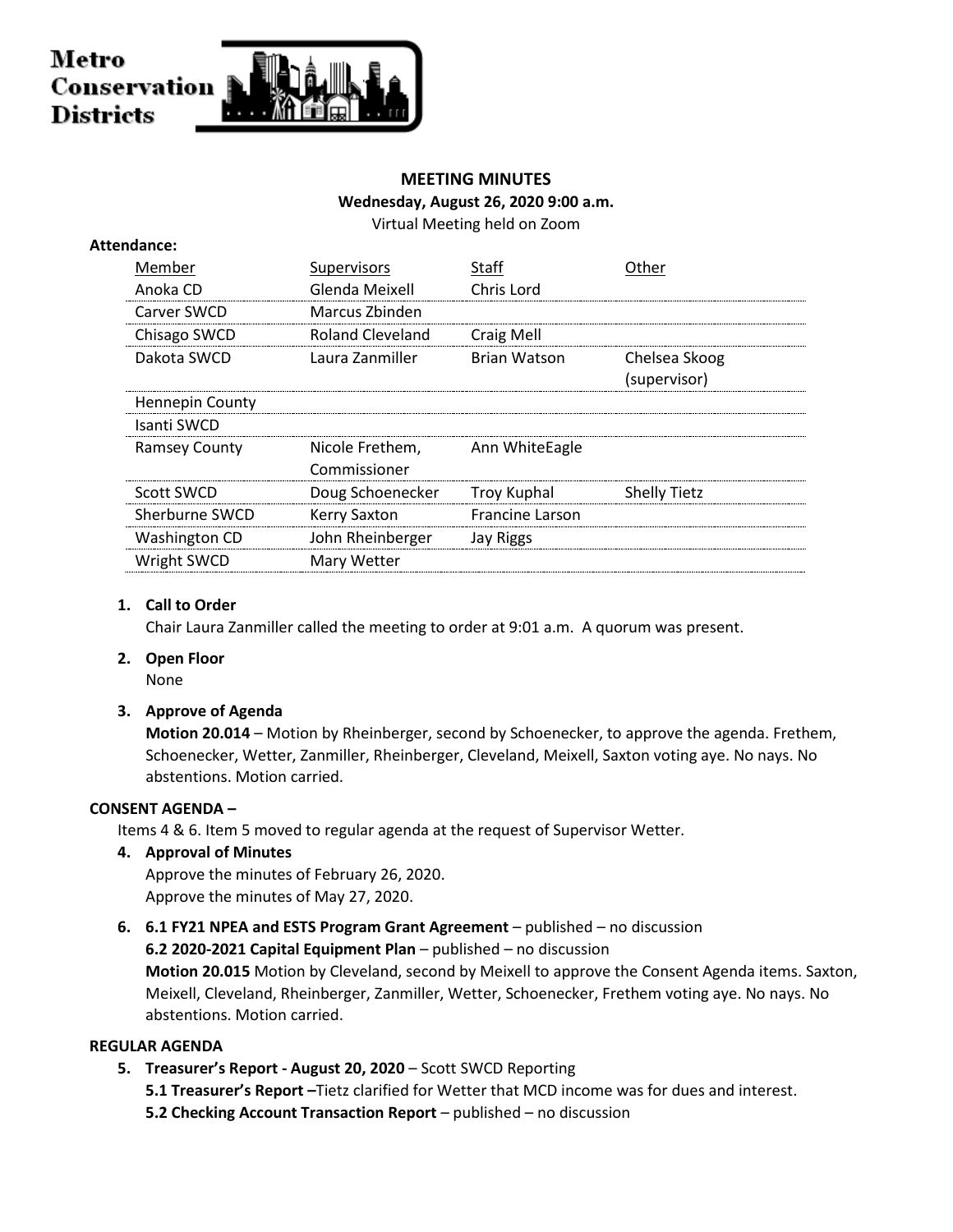**Motion 20.016** Motion Rheinberger second by Wetter to approve the Treasurer's Report. Rheinberger, Wetter, Schoenecker, Frethem, Zanmiller, Cleveland, Saxton, Meixell voting aye. No nays. No abstentions. Motion carried.

- **7 Staff Reports/Program Updates**
	- **7.1 Manager's Meeting Notes – July 29, 2020** published Brian Watson, Dakota reported.
	- **7.2 Engineering and Technical Assistance (ETA) Program August 18, 2020**  Brian Watson, Dakota reported.

**7.2.1 ETA Eng./Tech, Assistance & Equipment Reports**– published – no discussion **7.2.2 Grant Status Report** – published – no discussion

- **7.3 Subwatershed Analysis (SWA) Program Report**  published Jay Riggs, Washington reported.
- **7.4 Campus Groundwater Conservation Planning (CGCP) Program Report** published Chris Lord, Anoka reported.
- **7.5 Metro Area Children's Water Festival (MACWF)** Ann WhiteEagle, Ramsey reported. Event has been changed to virtual format due to COVID-19. September 28-October 2.
- **8 Member District Updates** none provided.

#### **9 Agenda Items for Next Board Meeting – November 18, 2020**

Contact Laura or Shelly to add any agenda items for the next board meeting

#### **10 Adjourn**

**Motion 20.017** Motion by Meixell, second by Frethem to adjourn the meeting at 9:28 a.m. Meixell Zbinden, Frethem, Wetter, Rheinberger, Saxton, Cleveland, Zanmiller, Schoenecker voting aye. No nays. No abstentions. Meeting adjourned.

Respectfully submitted,

### <u>otenaa memett</u> Glenda Meixell

Glenda Meixell, Secretary **Date** 

**Signature:** *GIPPINA PIPIXCI*<br>
Glenda Meixell (Apr 27, 2021 13:00 CDT) [Glenda Meixell](https://na2.documents.adobe.com/verifier?tx=CBJCHBCAABAAfrDKx3G6SDBBoDmEN1xs-L6CEKumGaxP)

**Email:** gmeixell.anokaswcd@gmail.com